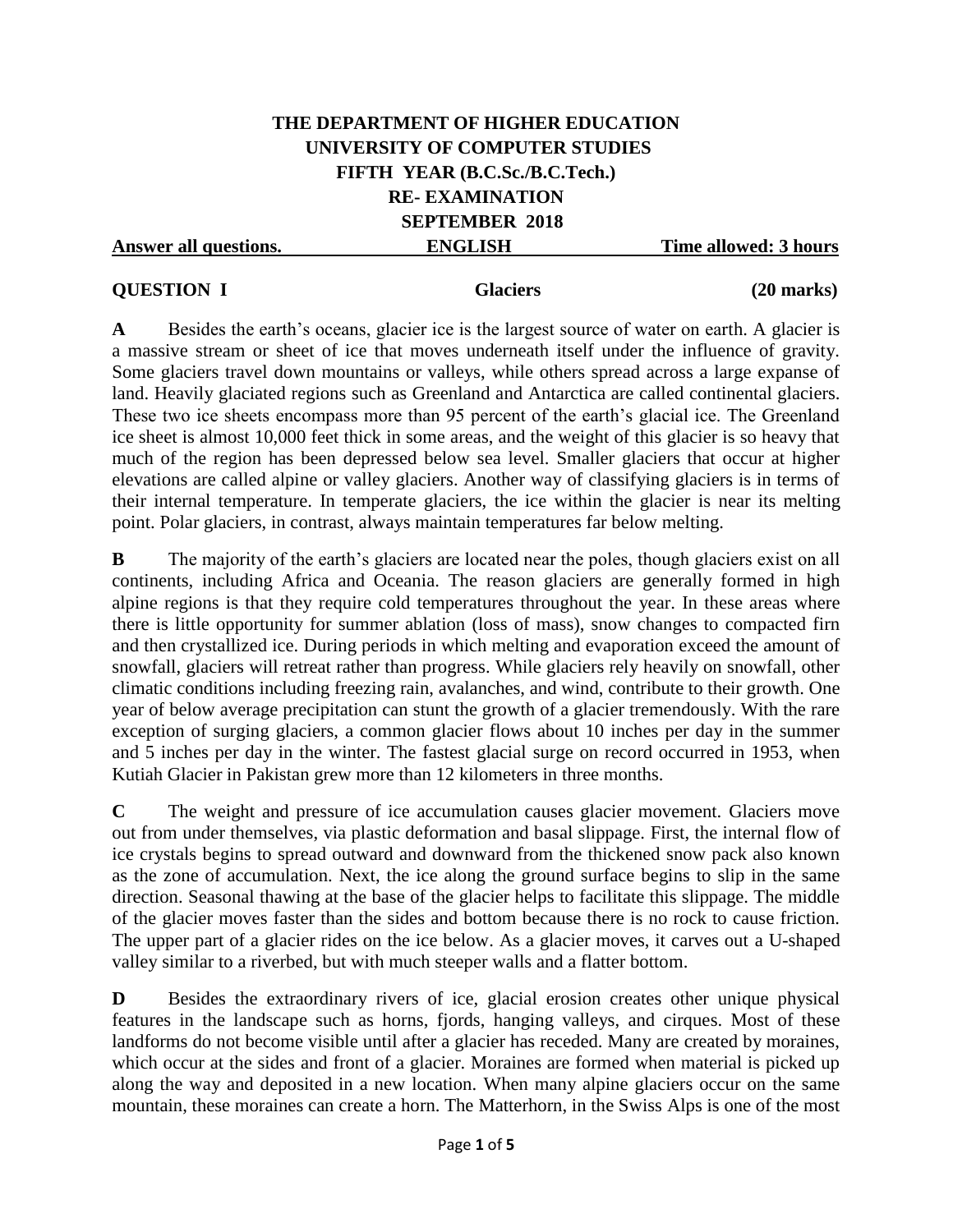famous horns. Fjords, which are very common in Norway, are coastal valleys that fill with ocean water during a glacial retreat. Hanging valleys occur when two or more glacial valleys intersect at varying elevations. It is common for waterfalls to connect the higher and lower hanging valleys, such as in Yosemite National Park. A cirque is a large bowl-shaped valley that forms at the front of a glacier. Cirques often have a lip on their down slope that is deep enough to hold small lakes when the ice melts away.

**E** Glacier movement and shape shifting typically occur over hundreds of years. While presently about 10 percent of the earth's land is covered with glaciers, it is believed that during the last Ice Age glaciers covered approximately 32 percent of the earth's surface. In the past century, most glaciers have been retreating rather than flowing forward. It is unknown whether this glacial activity is due to human impact or natural causes, but by studying glacier movement, and comparing climate and agricultural profiles over hundreds of years, glaciologists can begin to understand environmental issues such as global warming.

## *Questions 1-5*

### **The given passage has five paragraphs, A-E. Choose the most suitable heading for each paragraph from the list of headings below.**

List of Headings

- i. Glacial Continents
- ii. Formation and Growth of Glaciers
- iii. Glacial Movement
- iv. Glaciers in the Last Ice Age
- v. Glaciers Through the Years
- vi. Types of Glaciers
- vii. Glacial Effects on Landscape
- viii. Glaciers in National Parks

(1)Paragraph A (3) Paragraph C (5) Paragraph E (2)Paragraph B (4) Paragraph D

*Questions 6-10*

### **Do the following statements agree with the information in the above passage?**

| <b>True</b>      | if the statement is true according to the passage.    |
|------------------|-------------------------------------------------------|
| False            | if the statement contradicts the passage.             |
| <b>Not Given</b> | if there is no information about this in the passage. |

- (6) Glaciers exist only near the north and south poles.
- (7) Glaciers are formed by a combination of snow and other weather conditions.
- (8) Glaciers normally move at a rate of about 5 to 10 inches a day.
- (9) All parts of the glacier move at the same speed.
- (10)During the last Ice Age, average temperatures were much lower than they are now.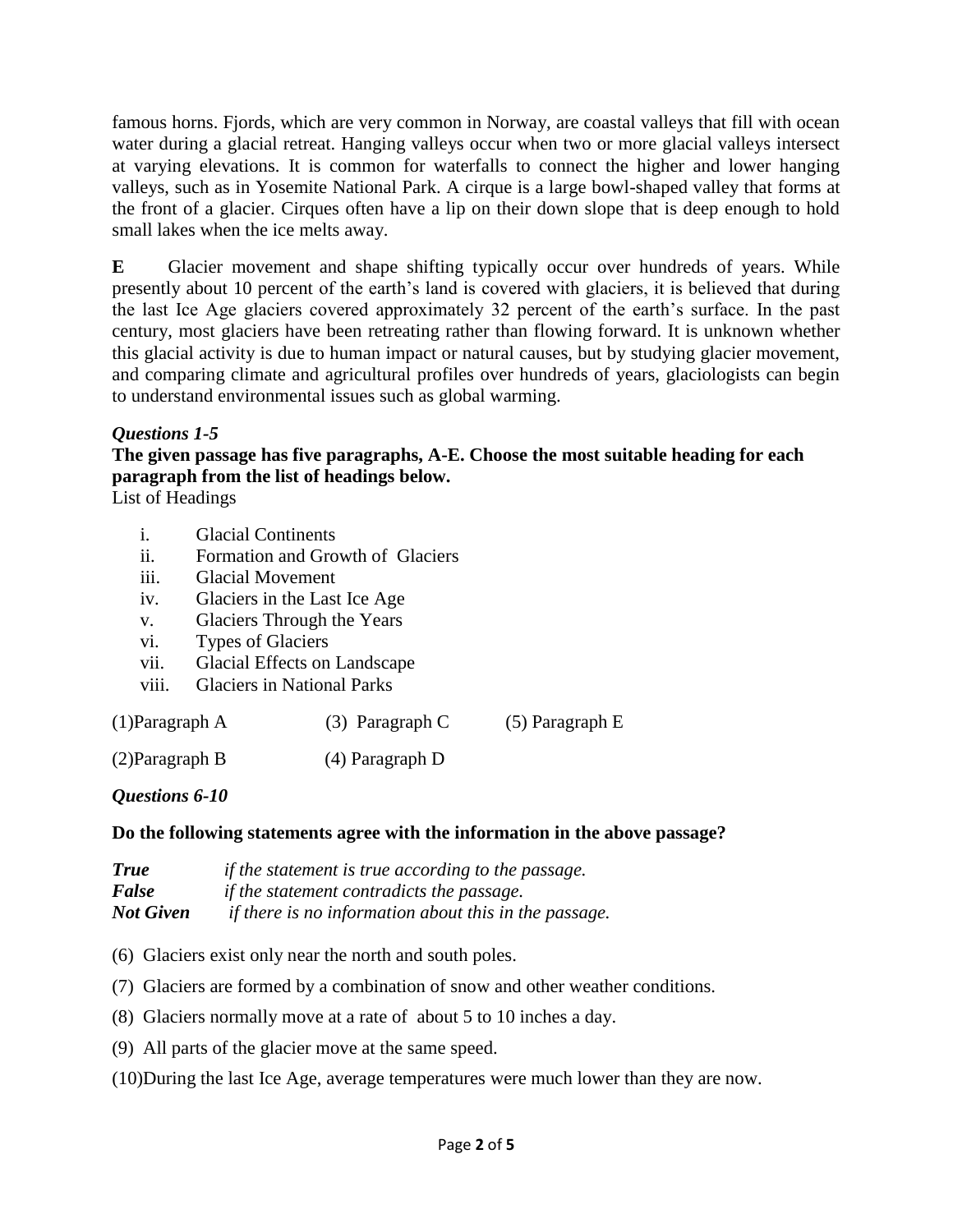## **QUESTION – II (20 marks)**

(A)Fill in the gaps with an appropriate form of the verbs in brackets. Just write down the number and answer.

- 1. Up until now students.......... (allow) to wear what they want, but the new head teacher has decided to introduce a uniform.
- 2. It……… (expect) that the president will resign due to the recent revelations.
- 3. I went on holiday because I really needed……… (take) a break.
- 4. She………. (consider) to be the best singer in the group.
- 5. My car needs……… (clean) because it gets so much mud on it.
- 6. Next year the new theatre ……… (open) by some of Britain's biggest acting stars.
- 7. At the beginning of the experiment, the chemicals ………. (place) in the baker.
- 8. This report ……… (claim) that there is corruption throughout the company.
- 9. People need……… (encourage) to use public transport if we want to reduce our carbon emissions.
- 10.Customers ……… (advise) to buy their tickets in advance.

(B) Choose the correct form of the verbs or phrases from the sentences. Just write down the number and the answer.

- 1. We………............(are having the house painted/ have the house painted) this week.
- 2. This carpet got stained. It needed……… (cleaning/ to clean).
- 3. When are you going to ………............(get the roof repaired/ got the roof repaired)?
- 4. Our guests ………......(were supposed to come/ supposed to come) at 7.30, but they were late.
- 5. I want to ……… (have renewed this book/have this book renewed) please.
- 6. We are going to ……............…(had fixed our car/ have our car fixed) before we go to Taunggyi.
- 7. Two people are reported …….........….(to have been injured/ to have injured) in the explosion.
- 8. Let's (get some of our money exchanged/ get some of our money exchange) for dollars.
- 9. I hate ……… (being kept/ keeping) waiting.
- 10.Thida ……… (was supposed to phone/ supposed to phone) me last night, but she didn't.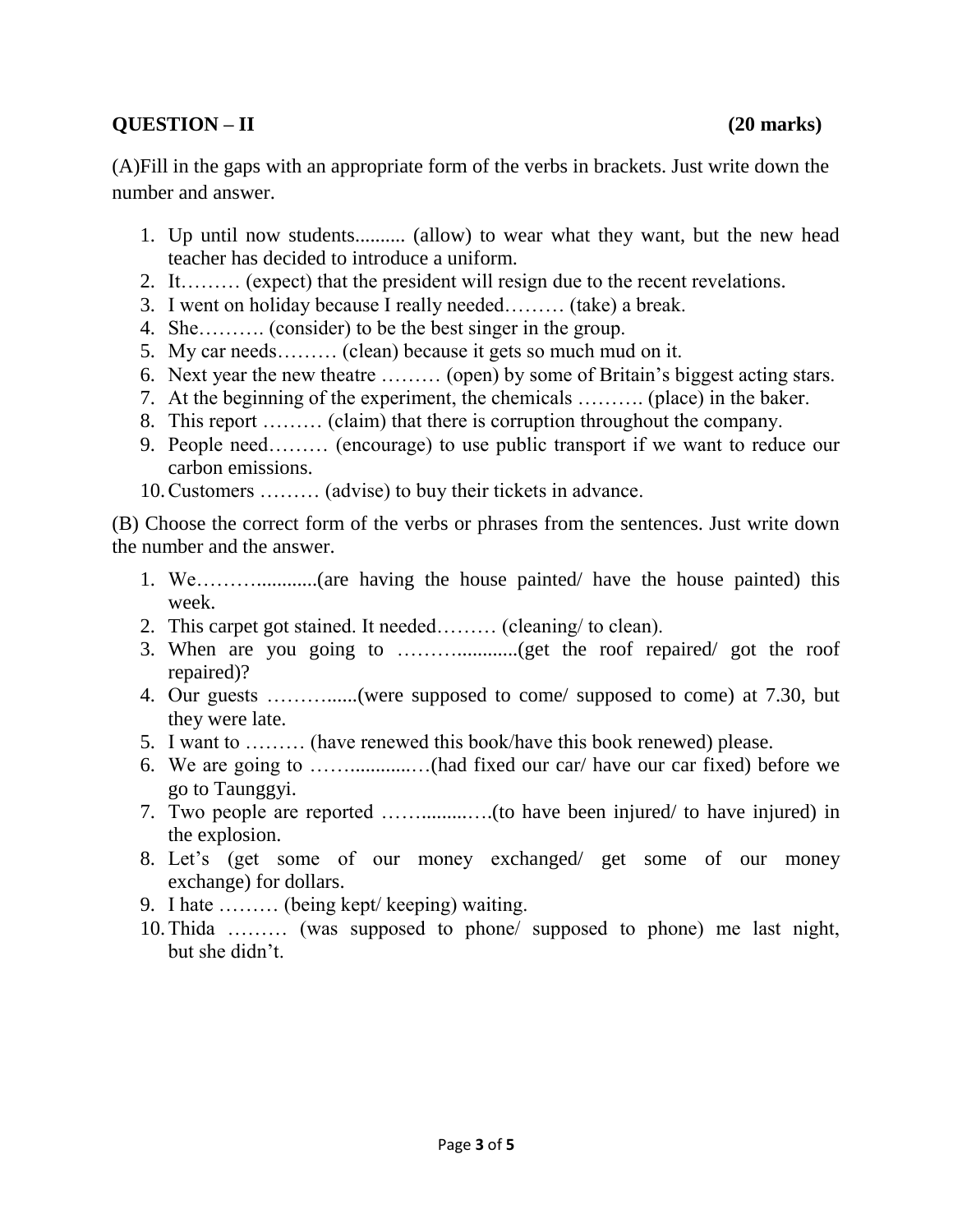## **QUESTION III** (20 marks)

(A) Complete the sentences choosing the right preposition from the list below. Just write down the number and the answer.

#### **from of in to**

- 1. The radio station experienced a fall ….. 36,000 listeners to a total audience ...... 2.1million.
- 2. There were improvements …… healthcare …… 1980.
- 3. The figures show a drop …..5% ….. student numbers.
- 4. The increase ……..car use was accompanied by a decline in the use of public transport.
- 5. The table shows the number ……… students enrolled at the school between 1960 and 1990.
- 6. The figures had increased ………. 35% ………. Over 60% within five years.
- 7. The figures ……… train and bicycle use reveal a steady drop in these types of transport.
- 8. Current figures show that this has now risen …….. over twelve millions.
- 9. The number of students fell …….. a low of 1,500 in the second half of the year.
- 10.Demand reached a peak ………. 45,000 in early March.
- (B) Rewrite the following sentences using synonyms to replace the underlined words.
	- 1. There was a sharp decrease in sales between 2007 and 2010.
	- 2. It is predicted that the numbers will begin to increase from 2025.
	- 3. The pie charts show the average household expenditure in the US.
	- 4. The figures fell steadily over the next year.
	- 5. It is predicted that the numbers will remain the same for the next ten years.
	- 6. The charts show how many people travelled by train in 1950 and 2000.
	- 7. The bar chart tells us the sporting preferences of 100 adults, boys and girls in Manchester.
	- 8. According to the data in the table, 2005 was the most successful year.
	- 9. The graph shows the changes in traffic, in the Netherlands from 1960 to 2010.
- 10. From the graphs, we can see the number of students that have attended the college since 1980.